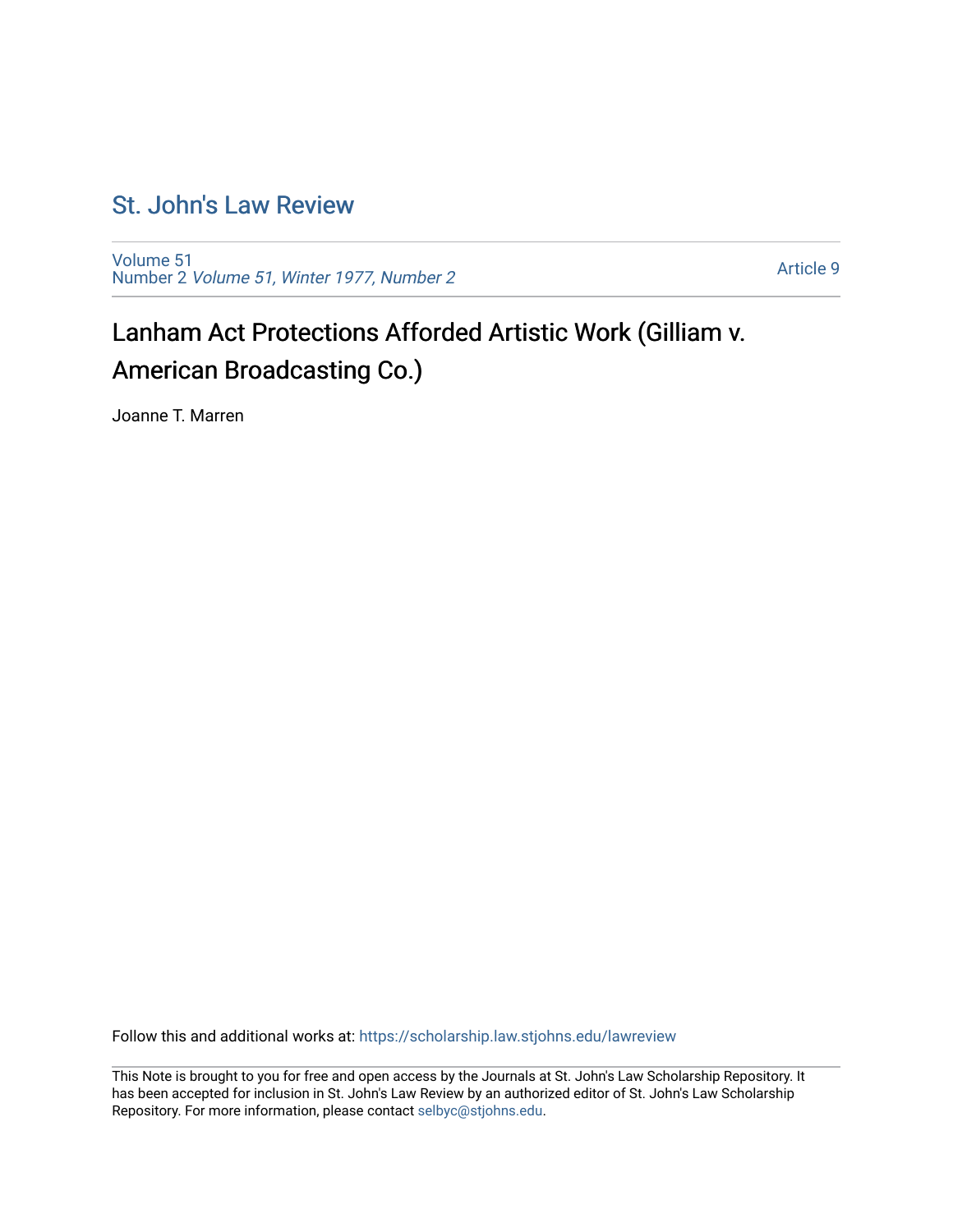## **COPYRIGHT LAW**

### LANHAM ACT PROTECTIONS AFFORDED ARTISTIC WORK

#### *Gilliam v. American Broadcasting Co.*

Encouragement of the arts **by** protection of the economic incentives for artistic creation has always been the primary function of American copyright law.' Accordingly, the remedies available under the Copyright Act<sup>2</sup> are directed toward the prevention and redress of economic loss suffered **by** the copyright holder. 3 Since the artist's "moral right"<sup>4</sup> to claim authorship of his work and to prevent altera-

2 **17 U.S.C.** §§ **1-216 (1970** & Supp. V **1975).** It should be noted that in **1976** Congress extensively revised the Copyright Act, Pub. L. No. **94-553, 90** Stat. 2541 (effective Jan. **1, 1978)** (codified at **17 U.S.C.A. §§ 101-810** (Supp **1976)).**

**3** Among the remedies available under the Copyright Act are: money damages for infringement of both common law and statutory copyright; an injunction to restrain further violations; an order requiring the articles alleged to infringe the copyright be impounded, and upon a judicial finding of infringement, be destroyed; and finally, an award of costs and attorney's fees. **17 U.S.C.** *§§* **101, 116 (1970** & Supp. V **1975).** For an exhaustive discussion of these remedies, see 2 M. **NIMMER, COPYRIGHT §§ 150-61 (1976)** [hereinafter cited as **NIMMER].**

**I** In Europe, an artist's personal rights are protected under the theory of moral right. This theory includes, in the broadest sense

the right to create and to publish in any form desired, the creator's right to claim the paternity of his work, the right to prevent every deformation, mutilation or other modification thereof, the right to withdraw and destroy the work, the prohibition against excessive criticism and the prohibition against all other injuries to the creator's personality.

Roeder, *The Doctrine of Moral Right: A Study in the Law of Artists, Authors, and Creators,* **53 HARV.** L. Rav. 554, **556** (1940) (footnotes omitted) [hereinafter cited as Roeder]. **Of** these rights, the right to prevent unconsented to alterations of the work and the right to claim paternity are probably the most important. *See* Comment, *Toward Artistic Integrity: Implementing Moral Right Through Extension of Existing American Legal Doctrines,* **60 Gao. L.J. 1539,** 1540-41 **(1972).** Moral rights are personal, not property rights, and may be waived but not assigned. Roeder, *supra,* **at** 564. These rights survive the death of the creator of the work and may be enforced **by** his estate or family, thus protecting his reputation for the benefit of his descendants, and, more importantly, protecting the work as part of a society's cultural heritage. *Id.* **at 574-75.**

The Berne Convention for the Protection of Literary and Artistic Works, an international agreement which protects the rights of paternity and integrity, has been ratified **by 65** nations. Berne Convention for the Protection of Literary and Artistic Works **(1971)** [hereinafter

**I** The Constitution authorizes Congress to establish copyrights **"[t]o** promote the Progress of Science and useful Arts. . **. ... U.S.** CoNST. art. I, **§ 8.** In the Copyright Act, **17 U.S.C. §§ 1-216 (1970 &** Supp. V **1975),** Congress sought to accomplish this purpose **by** giving a "bonus" to authors and inventors **by** allowing them to control the sale and use of their works. *See* H.R. REP. No. 2222, 60th Cong., **2d** Sess. **6-7 (1909);** Goldstein v. California, 412 **U.S.** 546, **555 (1973),** *discussed in* Comment, Goldstein v. California: *Breaking Up Federal Copyright Preemption,* 74 **COLUM.** L. **REv. 960** (1974). It is clear, however, that this reward ultimately was intended to benefit not the author, but the public. H.R. REP. No. 2222, 60th Cong., **2d** Sess. **7 (1909).**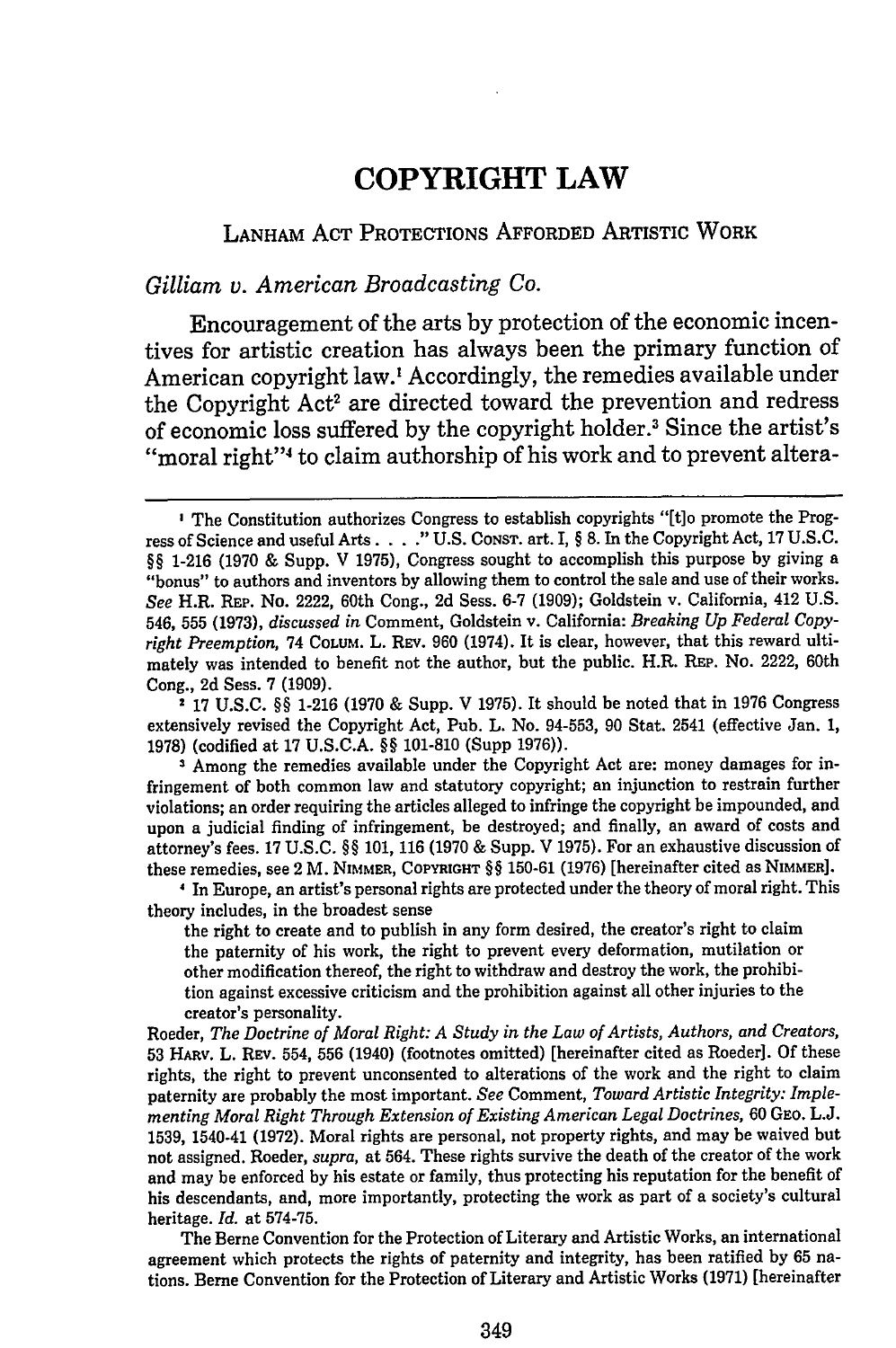tion which may prejudice his reputation is not expressly protected by the Copyright Act, courts have utilized such diverse theories as defamation and libel,<sup>5</sup> unfair competition,<sup>6</sup> privacy,<sup>7</sup> and contract<sup>8</sup> to fashion appropriate remedies. Following this ad hoc approach, the Second Circuit, in *Gilliam v. American Broadcasting Co.,9* held that an artist who claims that unauthorized editing of a television script impairs the integrity of his work may state a cause of action under the Lanham Act (the Act),<sup>10</sup> a federal trademark statute. In so holding, the court appears to have expanded the reach of the Act to protect the artistic work itself, interpreting the statute as forbidding not only misdescription of authorship, but also the actual dissemination of the work in a substantially altered form.

The plaintiffs in *Gilliam,* a group of British writers and per-

*I See, e.g.,* Prouty v. National Broadcasting Co., 26 F. Supp. 265 (D. Mass. 1939), *discussed in* Roeder, *supra* note 4, at 567-68. The *Prouty* court found that "if the defendant had appropriated, without plaintiff's consent, the plot and principal characters of [plaintiff's] novel, and that the use being made of her literary production was such as to injure the reputation of the work and of the author," relief would be available under the doctrine of unfair competition. 26 F. Supp. at 266.

**'** The right to privacy encompasses the right to protect oneself from being misrepresented to the public. Arguably, mutilation of a work of art may have an adverse impact not only on the work itself but also on the public's attitude toward the artist. *See, e.g.,* Williams v. Weisser, 273 Cal. App. 2d 726, 78 Cal. Rptr. 542 (Dist. Ct. App. 1969) (unauthorized publication of lecture notes with plaintiff's name may jeopardize his professional standing and constitute an invasion of his privacy). The assertion of a right to privacy affords limited protection, however, since the right attaches only to those who are not public figures, and the cause of action does not survive the death of the artist. *See* Comment, *Toward Artistic Integrity: Implementing Moral Right Through Extension of Existing American Legal Doctrines,* 60 GEO. L.J. 1539, 1548-50 (1972). In contrast, moral rights do survive the death of the artist. *See* note 4 *supra*.<br>*\* See, e.g., Granz v. Harris, 198 F.2d 585 (2d Cir. 1952) (sale of abbreviated recordings* 

of plaintiff's music constituted breach of contract).

**9** 538 F.2d 14 (2d Cir. 1976).

**,o** 15 U.S.C. §§ 1051-1127 (1970 & Supp. V 1975). Section 43(a) of the Lanham Act, 15 U.S.C. § 1125(a) (1970) provides in pertinent part:

Any person who shall affix, apply, or annex, or use in connection with any goods or services, . **.** . a false designation of origin, or any false description or representation, **. . .** and shall cause such goods or services to enter into commerce, . **.** . shall be liable to a civil action by any person **. . .** who believes that he is or is likely to be damaged by the use of any such false description or representation.

cited as Berne Convention]. For a discussion of the Berne Convention and the moral right approach to copyright law in general, see 1 NIMMER, *supra* note 3, § 110; notes 38-43 and accompanying text *infra.*

*<sup>5</sup> See, e.g.,* D'Altomonte v. New York Herald Co., 154 App. Div. 453, 139 N.Y.S. 200 (1st Dep't), *modified,* 208 N.Y. 596, 102 N.E. 1101 (1913), *discussed in* Comment, *Toward Artistic Integrity: Implementing Moral Right Through Extension of Existing American Legal Doctrines,* 60 GEO. L.J. 1539, 1548 n.55 (1972). In *D'Altomonte,* the court found that attributing to plaintiff, a respected author and lecturer, a news article not written by him, gave rise to a cause of action for libel. 208 N.Y. at 597, 102 N.E. at 1101.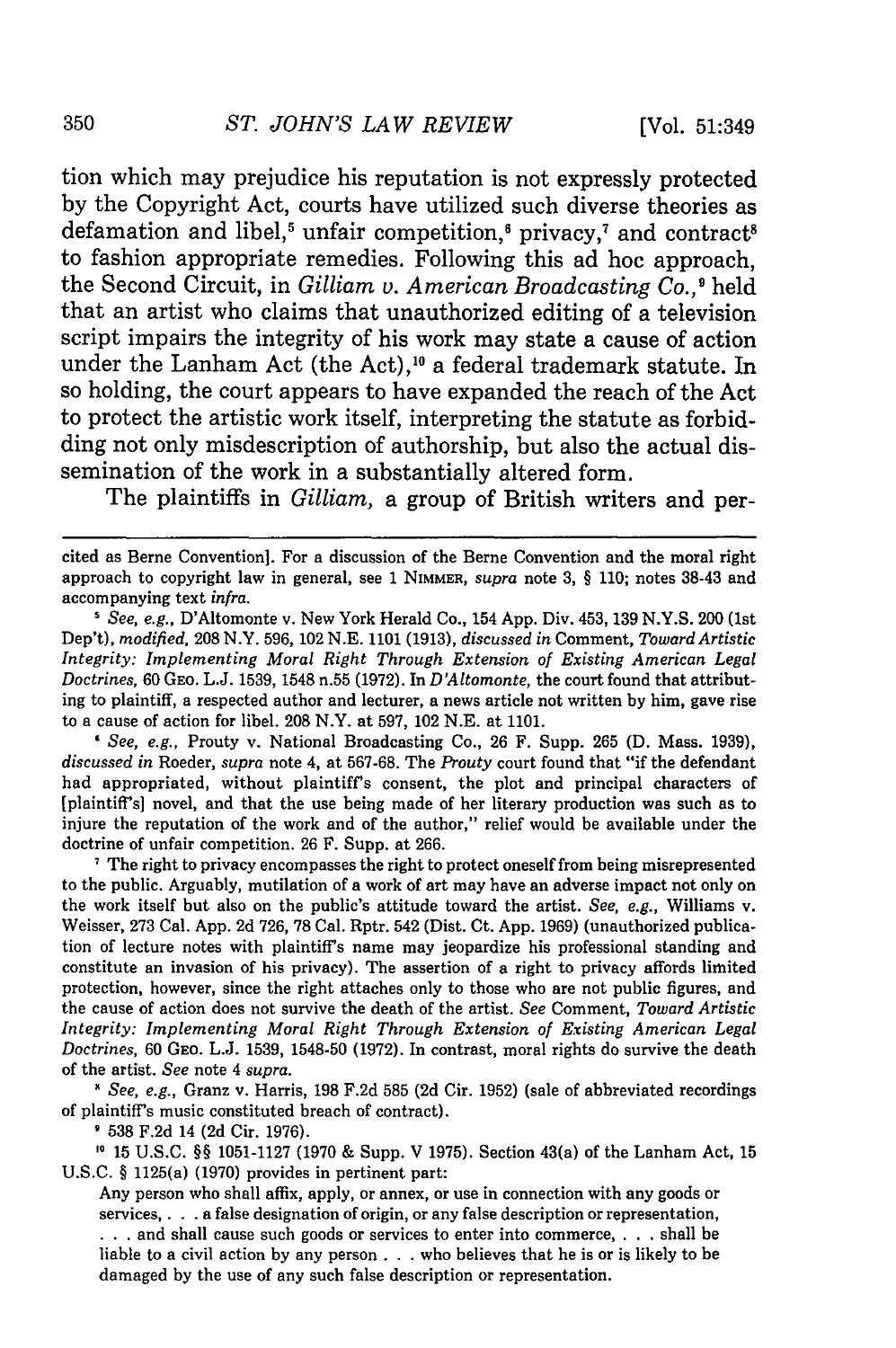formers doing business under the name Monty Python, had contracted with the British Broadcasting Company (BBC) to prepare the scripts for a comedy series entitled "Monty Python's Flying Circus."" The contract gave the writers a high degree of control over any changes made in the script,<sup>12</sup> and reserved to Monty Python all rights in their work not otherwise given to BBC. Additionally, BBC had authority under the agreement to license the broadcast of recordings "in overseas territories."<sup>13</sup> In July 1975, Time-Life Films, which had acquired rights to distribute Monty Python programs in the United States, arranged for the broadcast of the programs by the American Broadcasting Company (ABC). Previously, programs in the series had been shown in this country as originally recorded without commercial interruption, both on public television and, to a limited extent, on commercial television. Monty Python and BBC apparently assumed that ABC also would broadcast the programs in their entirety.'4 The first of the ABC broadcasts, however, was severely edited to allow for commercials and eliminated material ABC considered offensive or obscene by American standards.<sup>15</sup>

After a series of negotiations failed to resolve the dispute, Monty Python sought a preliminary injunction against the second ABC edited show 11 days prior to its scheduled broadcast. Although

**"1** *Id.* at **18. ABC** had once before tried to acquire broadcast rights to Monty Python programs, but the group rejected the proposed format, which would have included only excerpts of various shows. *Id.* ABC's later contract with Time-Life provided that ABC would broadcast two 90-minute specials each containing three 30-minute Monty Python programs. The group's representative, seemingly aware that the scheduling allowed no time for commercials, sought reassurances from BBC as to ABC's plans. BBC replied, "'we can only reassure you that **ABC** have *[sic]* decided to run the programmes "back to back," and that there is a firm undertaking not to segment them."' *Id.*

*1" Id.* at **18.**

**19771**

**<sup>&</sup>quot;** 538 F.2d at 17.

<sup>&</sup>lt;sup>12</sup> The pertinent portion of the BBC-Monty Python agreement stated:

When script alterations are necessary it is the intention of the BBC to make every effort to inform and to reach agreement with the Writer. . **.** . [N]ecessary alterations . . . shall be made by the Writer. . **.** . [Tihe BBC shall not without the consent of the Writer or his agent. **. .** make any structural alterations as opposed to minor alterations **....**

*Id.* at 17 n.2.

<sup>&</sup>lt;sup>13</sup> Id. at 17. Pursuant to BBC's licensing authority, Time-Life was granted the rights to distribute Monty Python programs in the United States. *Id.* at 17-18. The agreement between BBC and Time-Life authorized Time-Life "to edit the programs only 'for the insertion of commercials, applicable censorship or governmental. **. .** rules and regulations, and National Association of Broadcasters and time segment requirements."' *Id.* at 18. Although the court's opinion does not indicate the substance of the **ABC** agreement with Time-Life, presumably **ABC** was also permitted to edit for commercial or censorship reasons. In comparing the BBC-Monty Python contract with these later agreements, the court noted that BBC had granted to Time-Life a power to make unilateral changes, a right which it did not possess. *Id.* at 21.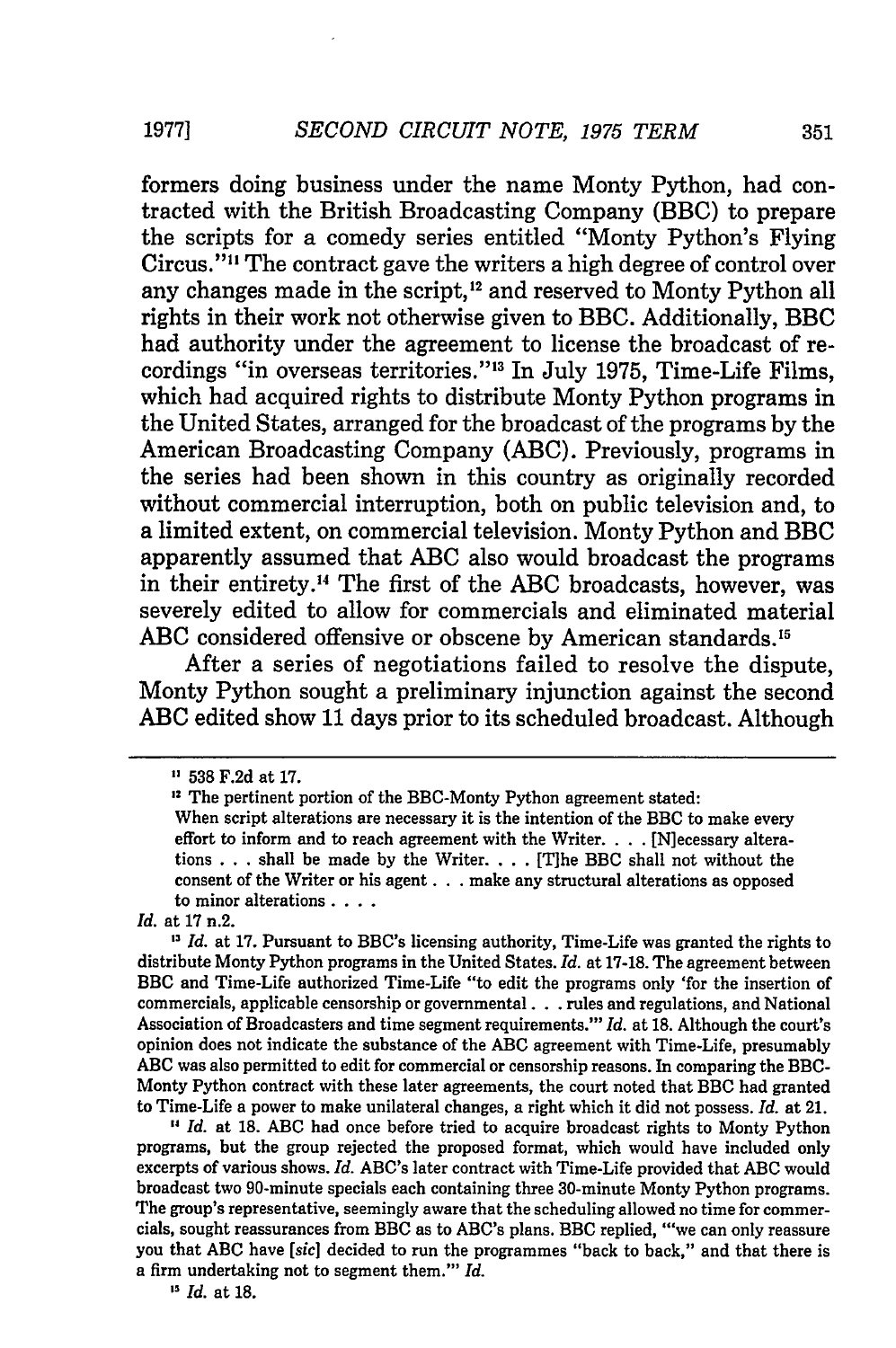the district court found that the plaintiffs' work had been impaired and that the injury was irreparable,<sup>16</sup> Judge Lasker declined to issue a preliminary injunction. The court believed that the factors favoring issuance of a temporary injunction were outweighed by the probable harm to ABC were the program to be enjoined on such short notice. In denying the injunction, Judge Lasker was also influenced by the existence of a serious question as to the ownership of the copyright in the recorded programs.<sup>17</sup>

On appeal, Judge Lumbard, speaking for the court in an opinion filed several months after broadcast of the program originally sought to be enjoined, agreed that the equities favored the plaintiff, and directed the issuance of a preliminary injunction against any further broadcasts.18 Examining the likelihood of damage to Monty

*11 Id.* at 18-19. The district court, in denying the preliminary injunction, also observed that the plaintiffs had exhibited "a somewhat disturbing casualness" in not seeking an injunction until 11 days before the scheduled broadcast. *Id.* at 18, 25. Interpreting this remark as implying that the plaintiffs were guilty of laches, the Second Circuit found that circumstances justified Monty Python's delay in seeking relief. *Id.* at 25. In particular, the court noted that Monty Python was not aware of the editing until late November, when the group viewed a tape of the first program. Negotiations between the parties in early December further delayed the bringing of suit. Consequently, the court found that there was no undue delay. Moreover, the Second Circuit indicated that ABC had not demonstrated prejudice arising from any delay in the group's actions. *Id.* For a copyright infringement case in which a two-month delay in seeking relief, while defendant incurred substantial promotional expenses, was a factor considered by the court to justify denying plaintiffs' application for an injunction, see Jaeger v. American Int'l Pictures, Inc., 330 F. Supp. 274, 281 (S.D.N.Y. 1971).

The district court in *Gilliam* also denied relief because it was unclear whether BBC and Time-Life were indispensable parties. 538 F.2d at 18, 25. The Second Circuit rejected the contention that BBC had to be joined because it owned the copyright in the recorded program, stating that all the owners of a copyright need not be joined as parties. *Id.* at 25-26; accord, Edward B. Marks Music Corp. v. Jerry Vogel Music Co., 140 F.2d 268 (2d Cir. 1944); Jaeger v. American Int'l Pictures, Inc., 330 F. Supp. 274 (S.D.N.Y. 1971); Famous Music Corp. v. Maholias, 53 F.R.D. 364 (E.D. Wis. 1971). Rather, equitable considerations should determine in all instances whether a party is indispensable. 538 F.2d at 26. For rules governing joinder of parties in copyright cases, see R. **NORDHAUS, PATENT,** TRADEMARK **AND** COPYRIGHT INFRINGEMENT §§ **96-99** (1971). In *Gilliam,* the Second Circuit concluded that neither BBC nor Time-Life were indispensable since complete relief could be rendered between the parties before the court. Further, the danger of inconsistent verdicts against ABC could be avoided through the use of impleader. Finally, neither BBC nor Time-Life had claimed an interest in the litigation. **538** F.2d at 25-26.

**<sup>6</sup>538** F.2d at **26.** Hamilton Watch Co. v. Benrus Watch Co., **206** F.2d 738 **(2d** Cir. **1953),** outlines the standards to be followed by a court in considering an application for a preliminary injunction. The plaintiff must show some chance of success on the merits-"it will ordinarily be enough that the plaintiff has raised questions going to the merits so serious, substantial, difficult and doubtful, as to make them a fair ground for litigation and thus for

**<sup>16</sup>** *Id.* After viewing the programs, District Judge Lasker concluded that plaintiffs' work had been impaired since, in addition to the substantial amount of cutting, the editing had ,"caused the film or program . . . to lose its iconoclastic verve."' *Id.* The district court's decision was delivered in an unreported, oral opinion.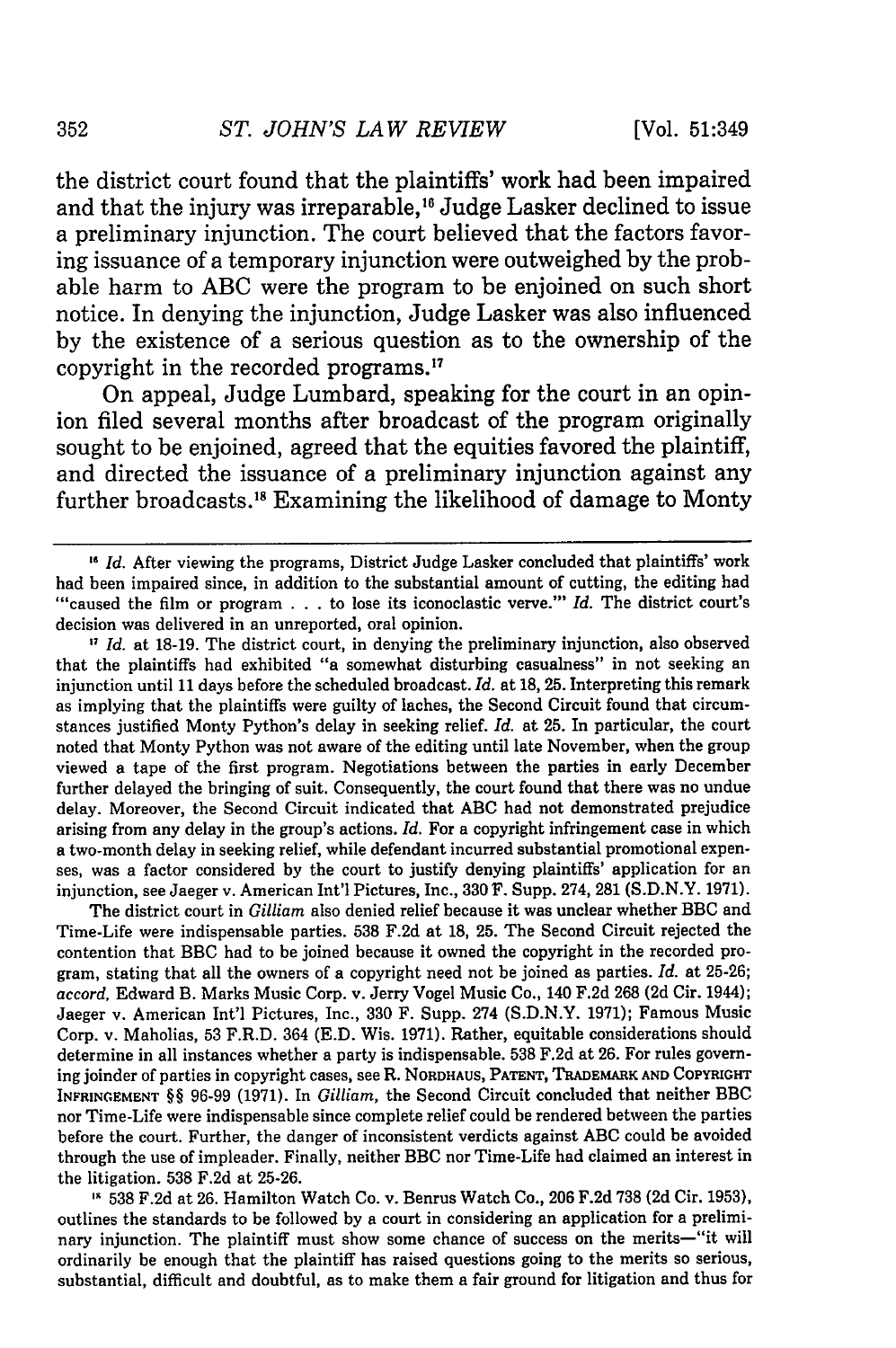Python if an injunction were denied, the Second Circuit held that the district court's finding of irreparable harm was not clearly erroneous. Since Monty Python's work was not widely known in this country, the nationwide broadcast of a program which "misrepresented the quality of [their] work"<sup>19</sup> would clearly cause irremediable damage to the group's professional reputation.<sup>20</sup> The court then declared that the injunction would not impose sufficient hardship on ABC to justify its denial. Noting that the ABC show had not been scheduled for rebroadcast, the court found that at the time of the appeal the possibility of a significant financial loss or adverse effect on ABC's relations with its affiliates was minimal.<sup>21</sup> Finally, the court determined that there was a substantial likeli-

**'1** 538 F.2d at 19.

<sup>20</sup> *Id.* The damage to the group's professional reputation was deemed irremediable since money damages could not adequately compensate the plaintiffs for the loss of a large audience. This audience loss, in turn, might seriously undermine the group's future plans for distributing new shows in this country. Typical examples of irreparable harm involve producers of well-known products claiming damage to their reputation in the market. For instance, in Estee Lauder, Inc. v. Watsky, 323 F. Supp. 1064 (S.D.N.Y. 1970), an injunction was granted against cosmetic retailers who had sold imitations of Estee Lauder products. Interestingly, the source of the counterfeit packages had not been pinpointed, and the judge agreed with the retailer's claim that it was all but impossible to distinguish counterfeit from the genuine product. *Id.* at 1066. Nevertheless, the court concluded:

[Tihe counterfeits are so nearly identical to the true that the public will without question be led to believe that the spurious item is the real.

Lauder's name and reputation as a manufacturer of quality cosmetics **. . .** is altogether at stake as long as the spurious packages and products circulate in the market.

*Id.* at 1067.

Similarly, in Coca-Cola Co. v. Gemini Rising, Inc., 346 F. Supp. 1183 (E.D.N.Y. 1972), a preliminary injunction was granted against the manufacturer and distributor of a poster which, in the well-known script letters of the Coca-Cola trademark, read "Enjoy Cocaine." Unlike the *Estee Lauder* case, the difference between the products was apparent. The court ruled, however, that the trademark was so uniquely identified with Coca-Cola products, and the probability of confusion as to origin so high, as to make out the requisite showing of irreparable harm. *Id.* at 1189-90.

<sup>21</sup> Monty Python had sought the preliminary injunction only 11 days before the broadcast scheduled for December 26. The difficulty inherent in-a last minute change of programming plus the loss ABC would have suffered after having spent substantial amounts for advertising convinced the district court to deny the injunction. On appeal, the Second Circuit found that after the December 26th broadcast the possibility of injury to ABC was speculative. 538 F.2d at 19.

**1977]**

more deliberate investigation." *Id.* at 740 (footnote omitted). Next, "[t]he judge must consider whether irreparable harm is likely to result to [the] plaintiff if **. .** . the injunction is denied. **...** *Id.* at 743. Finally, the injury to the plaintiff must be balanced against "the harm to [the] defendant likely to result if the relief is granted." *Id.* For applications of these standards, see Jaeger v. American Int'l Pictures, Inc., 330 F. Supp. 274 (S.D.N.Y. 1971); Consumers Union of United States, Inc. v. Theodore Hamm Brewing Co., 314 F. Supp. 697 **(D.** Conn. 1970).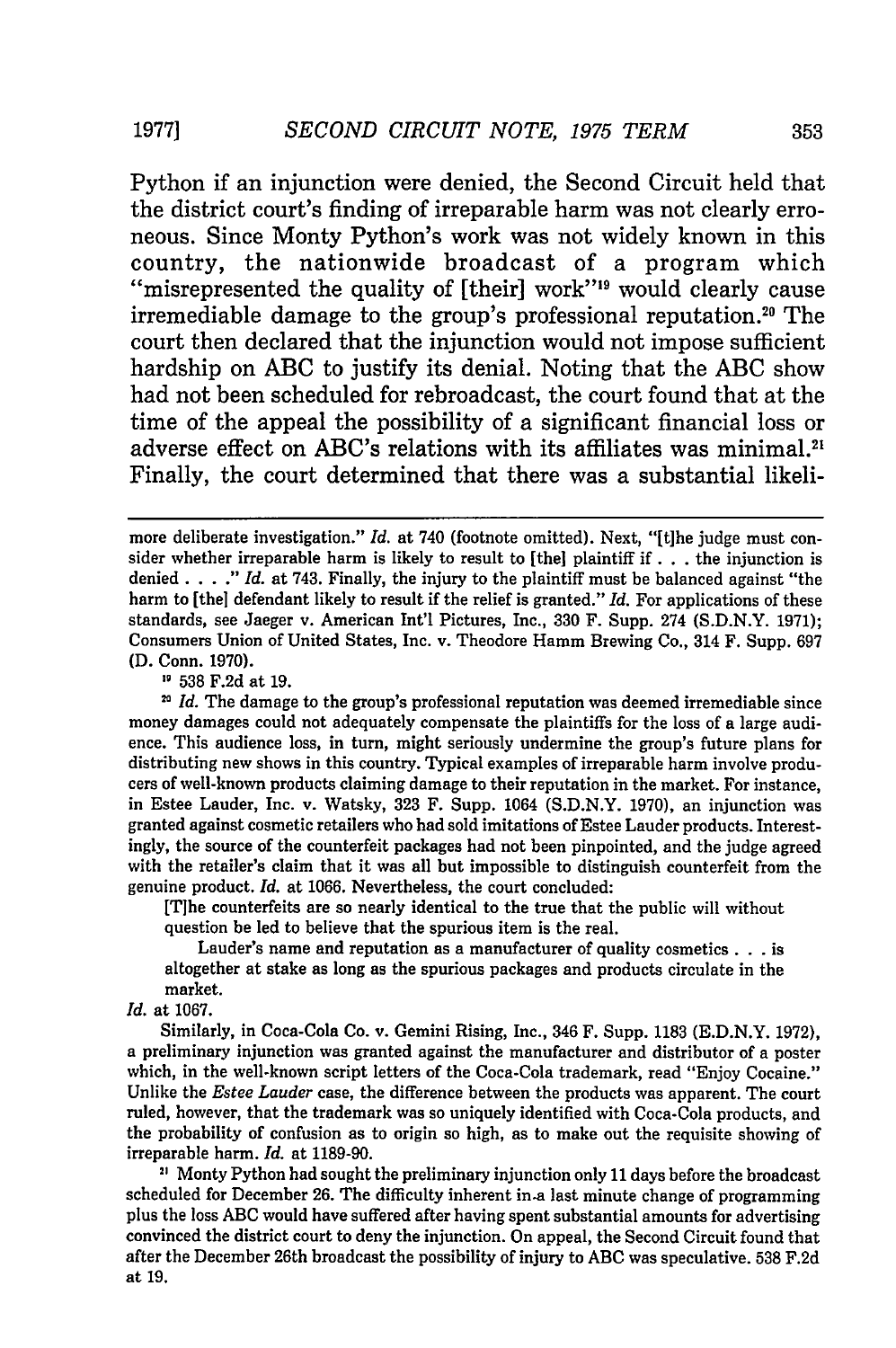hood that Monty Python would succeed on the merits on both the copyright infringement and Lanham Act claims.22 Discussing the alleged copyright infringement, the court noted that the editing had been both substantial,<sup>23</sup> involving twenty-seven percent of the original show, and in contravention of Monty Python's contractual rights. 4 Focusing on the question of ownership of the copyright in the recorded program, the Second Circuit agreed with the plaintiffs that the issue need not be resolved since the program was merely a derivative work<sup>25</sup> based on the group's script, the copyright of which was undisputed.<sup>26</sup> The court reasoned that one who utilizes a deriva-

Although the statute uses the words "new works," "derivative work" has been preferred as the more accurate term. 1 NIMMER, *supra* note 3, § 39, at 165-66. A derivative work has been defined as a composition that "would be considered an infringing work" if the copyright proprietor of the underlying work had not consented to the use of his copyright material. *Id.,* at 167. As the *Gilliam* court noted, the copyrighting of the derivative work does not deprive the underlying work of its copyright protection. 538 F.2d at 20, *citing* Grove Press, Inc. v. Greenleaf Publishing Co., 247 F. Supp. 518 (E.D.N.Y. 1965). Thus, the underlying work's copyright may be infringed by an unauthorized use of the derivative work. *See* note 27 *infra.*

**<sup>26</sup>**538 F.2d at 19. Ownership of a copyright, be it common law or statutory, is one of the elements that must be established to make out a claim of infringement. 2 NIMMER, *supra* note 3, § 141. Since ABC did not challenge Monty Python's assertion of a common law copyright in the script, the *Gilliam* court did not rule on the issue. **538** F.2d at 19-20 n.3. A common law copyright, however, only protects works that have not been published. 1 NIMMER, *supra* note 3, § 11.2. Whether broadcast of the programs by ABC constituted a publication of the script with the concomitant loss of common law copyright protection was a question left to the lower court on remand. 538 F.2d at 20 n.3.

One author has described the common law copyright as follows: "Upon the creation of of a song, a book, a play or a painting, to name but a few examples, the creator possesses an intangible property right, usually referred to as a common law copyright." S. ROTHENBG, **LEGAL PROTECTION** OF LITERATURE, ART **AND MUSIC** § 1 **(1960).** Common law copyright includes the right to withhold one's creation from the world indefinitely, but it does not include complete ownership of the work. Such ownership implies that the owner "may use his property in a reasonable manner without fear of strangers safely making similar use of it for their own profit or to his detriment." *Id.* But reasonable use of a work covered by common law copyright results in loss of the right, since upon publication the work "falls into the public domain . . . [and **is]** freely available to everyone." *Id.* It is at this point that common law copyright protection ceases and the statutory scheme comes into play. Until publication, however, statutory copyright law normally has no application. *See* 1 NIMMER, *supra* note 3, § **93.1.**

<sup>&</sup>lt;sup>22</sup> *Id.* at 19.

<sup>&</sup>lt;sup>23</sup> The *Gilliam* court recognized that some editing might be permissible in order to allow for the different standards of taste of American audiences, but noted that express contractual provisions will limit such rights. *Id.* at 23. *See* note 29 *infra.*

**<sup>21 538</sup>** F.2d at 19.

<sup>&</sup>lt;sup>25</sup> Section 7 of the Copyright Act, 17 U.S.C.  $\S 7$  (1970), provides in part: Compilations or abridgments, adaptations, arrangements, dramatizations, translations, or other versions of works in the public domain or of copyrighted works when produced with the consent of the proprietor of the copyright in such works, or works republished with new matter, shall be regarded as new works subject to copyright under the provisions of this title **....**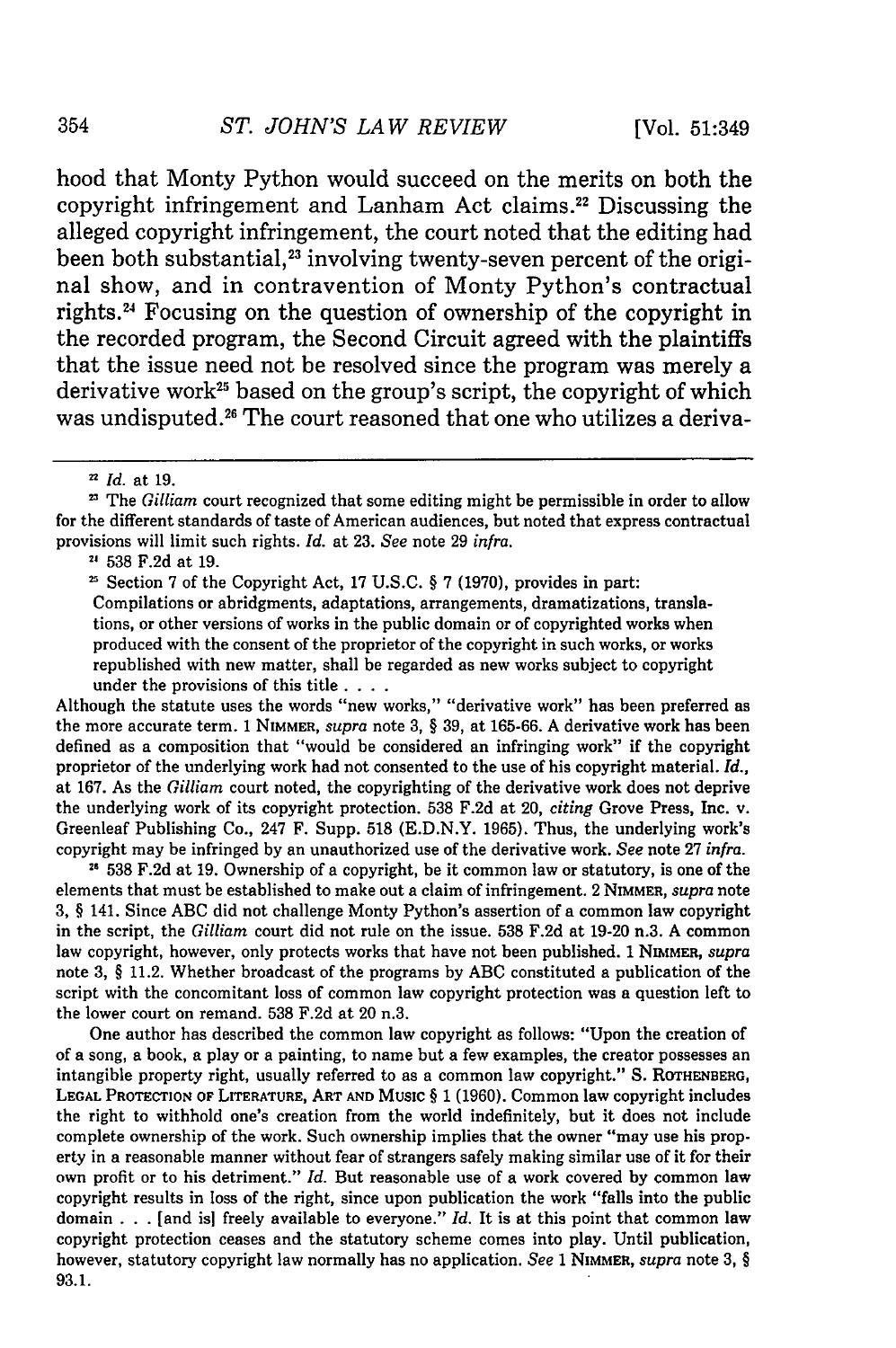tive work runs the risk of infringing on the underlying work if his use of the program exceeds the license originally granted by the proprietor of the copyright of the underlying work.<sup>27</sup> Although this rationale is most often applied where a licensee exceeds contractual time and media restrictions, $28$  the copyright holder's right to control his work is similarly violated when contractual provisions restricting editing are exceeded. Stating that ABC's defenses did not seem "meritorious at this stage of the litigation," $29$  the court concluded that there was a substantial probability that plaintiffs would succeed at trial.<sup>30</sup>

Although this showing of a copyright infringement claim was sufficient in itself to support the issuance of a preliminary injunc-

*" See, e.g.,* Rice v. American Program Bureau, 446 **F.2d 685 (2d** Cir. **1971)** (right to license nondramatic performances of songs does not include right to license production of entire rock opera); Bartsch v. Metro-Goldwyn-Mayer, Inc., **391 F.2d 150 (2d** Cir.), *cert. denied,* **393 U.S. 826 (1968)** (production on television not a violation of media restriction when right to copyright, adapt, and exhibit given); **G.** Ricordi & Co. v. Paramount Pictures, Inc., **189 F.2d** 469 **(2d** Cir.), *cert. denied,* 342 **U.S.** 849 **(1951)** (grant of motion picture rights limited to term of book's copyright absent a right to renew).

**<sup>23</sup>538 F.2d** at 21. **ABC** first contended that Monty Python had ratified BBC's grant of editing privileges to **ABC.** The court rejected this argument, remarking that Monty Python's representatives had continually sought assurances that the program would not be edited. *Id.* at 21-22.

Alternatively, ABC argued that the program was a joint work of BBC and Monty Python. *Id.* at 22. Because joint authors own a work in undivided shares and may license it without each other's permission, a finding that the program was a joint work necessarily would recognize the right of BBC to grant unlimited editing rights to **ABC.** *See* 1 **NIMMER,** *supra* note **3,** §§ **67-68.** Interpreting the terms of the contract as clearly reserving to Monty Python superior rights in the script, the court refused to accept this argument. **538 F.2d** at 22. *Cf.* Szekely v. Eagle Lion Films, Inc., 242 **F.2d 266 (2d** Cir.), *cert. denied,* 354 **U.S.** 922 **(1957)** (contract terms negate finding of joint authorship).

Finally, the court turned to ABC's claim that Monty Python had impliedly consented to the editing. It is generally agreed that the parties to a licensing agreement are deemed aware of and incorporate into their agreement prevailing industry practices, such as cutting and editing for television. *See* Autry v. Republic Prods., Inc., **213 F.2d 667, 669-70** (9th Cir.), *cert. denied,* 348 **U.S. 858** (1954). Courts, however, have always recognized the right to contract otherwise. *See, e.g.,* Preminger v. Columbia.Pictures Corp., 49 Misc. **2d 363, 267 N.Y.S.2d** 594 (Sup. Ct. N.Y. County), *aff'd mem.,* **25 App.** Div. **2d 830, 269 N.Y.S.2d 913 (1st** Dep't), *affd mem.,* **18 N.Y.2d 659, 219 N.E.2d** 431, **273 N.Y.S.2d 80 (1966).** The *Gilliam* court declared that both the restrictive terms of the Monty Python agreement and the group's continual objections to any editing militated against a finding of implied consent.

**11 538 F.2d** at 21.

**<sup>&</sup>quot;** 538 F.2d at 20. The *Gilliam* court relied on Davis v. E.I. DuPont de Nemours & Co., 240 F. Supp. 612 (S.D.N.Y. 1965), a case involving a dramatization of Edith Wharton's famous novel, *Ethan Frome.* The *Davis* court held that a television script, based on a screenplay which in turn was based on another play, infringed the copyright of the underlying play. *Id.* at 632; *accord,* Wihtol v. Crow, 309 F.2d 777 (8th Cir. 1962) (unauthorized use of 1944 version of plaintiff's song infringement of underlying 1935 copyright); Grove Press, Inc. v. Greenleaf Publishing Co., 247 F. Supp. 518 (E.D.N.Y. 1965) (copying uncopyrighted translation infringes copyrighted original novel).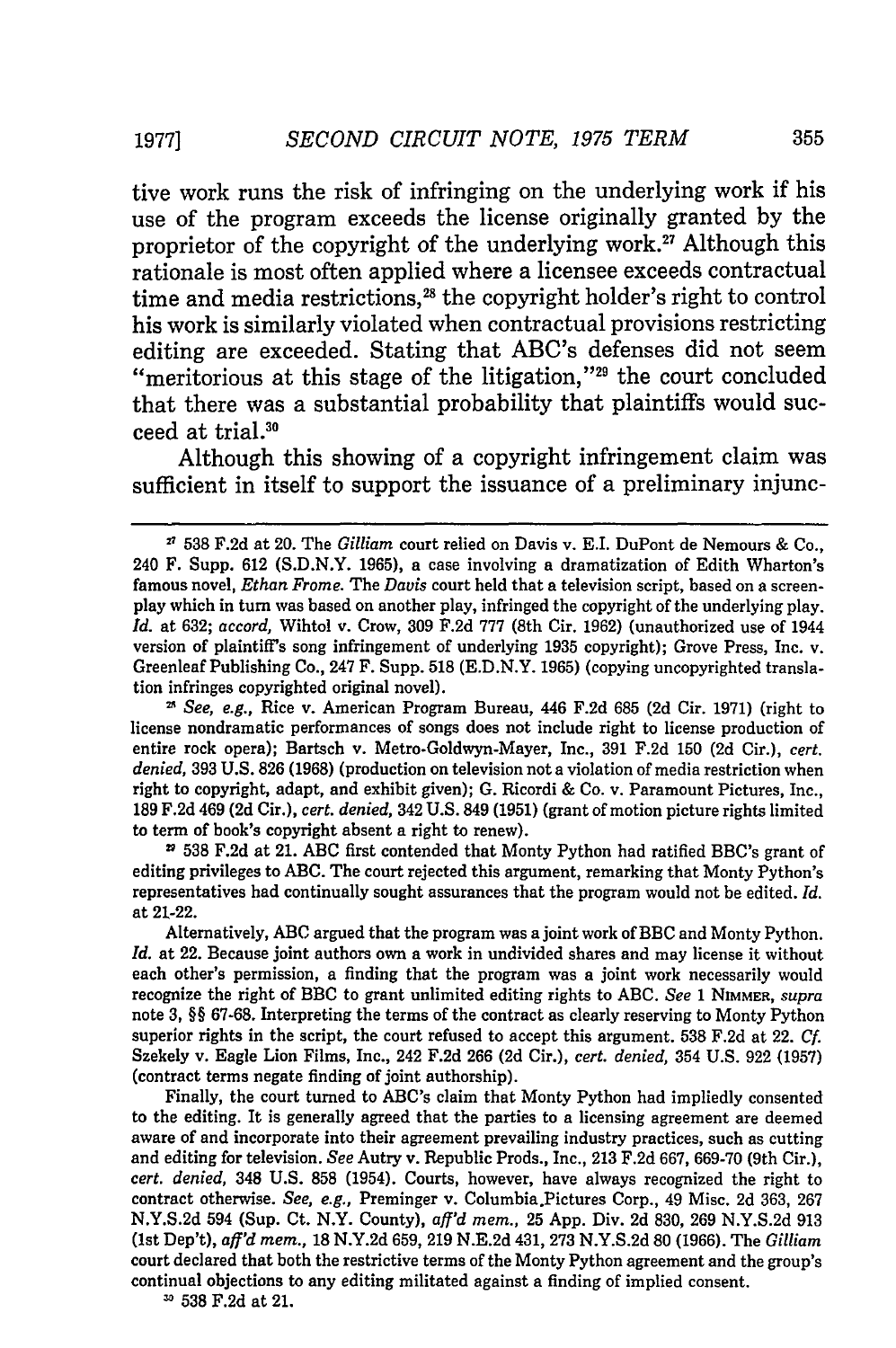tion, the court then discussed the plaintiffs' claim that ABC had violated section  $43(a)$  of the Lanham Act<sup>31</sup> by identifying plaintiffs as authors of what was in fact a "mere caricature" of their work.<sup>32</sup> Acknowledging that this cause of action for mutilation is derived from the moral right theory which is not embodied in the Copyright Act, Judge Lumbard nevertheless reasoned that artists, due to their financial dependence on the public, must be afforded protection against mutilation of their works if the economic protection of the Copyright Act is to be meaningful.<sup>33</sup> To achieve this end, the court found a probable violation of the Lanham Act's prohibition against misrepresentations damaging to one's business or personal reputation. Moreover, the Second Circuit declared that plaintiffs, upon establishing an actionable mutilation, may be entitled to a permanent injunction, and not merely a legend disassociating themselves from the program. <sup>4</sup>

The *Gilliam* court's recognition that mutilation of a work may result in a misrepresentation violative of the Lanham Act is novel.<sup>35</sup> More importantly, the suggestion that a permanent injunction might issue to prevent all further use of the work constitutes an expansive interpretation of the remedies available under the Act.<sup>36</sup>

<sup>35</sup> A more limited form of injunctive relief, preventing further use of the trademark or description, is routinely granted. *See, e.g.,* HMH Publishing Co. v. Turner, 222 F. Supp. 145 (N.D. Ga. **1963),** *aff'd,* **380** F.2d 224 (5th Cir.), *cert. denied,* **389** U.S. 1006 (1967). In the typical Lanham Act case, however, the defendant may continue to distribute his product as long as the description or trademark it bears is not deceptive. *See, e.g.,* Mortellito v. Nina of California, Inc., **335** F. Supp. 1288 (S.D.N.Y. **1972).** The *Gilliam* court's declaration that an

**<sup>31</sup>** 15 U.S.C. § 1125(a) (1970), *quoted in* note 10 *supra.*

**<sup>32</sup>** 538 F.2d at 25.

*Id.* at 24.

**<sup>&</sup>quot;** *Id.* at 25 n.13.

<sup>&</sup>lt;sup>35</sup> Traditionally, the Lanham Act has governed only trademarks. A trademark is a word or symbol adopted by a merchant to point out the origin or ownership of a product and to enable the public to distinguish the products of one merchant or manufacturer from those of another. *See* **A. SEIDEL, S.** DUBROFF, & **E. GONDA,** 1 TRADEMARK LAW **AND** PRACTICE §§ **1.01-** .11 (1963). Typically, cases under the Act have concerned two similar products with similar names, the existence of which creates the possibility that consumers will think both originated from the same source. *See, e.g.,* Ringling Bros.-Barnum & Bailey Combined Shows, Inc. v. Chandris America Lines, Inc., 321 F. Supp. 707 (S.D.N.Y. 1971) ("The Greatest Show on Earth" describing circus and "The Greatest Show on Earth Isn't" describing cruise); Sterling Prods. Co. v. Crest Mfg. Co., 314 F. Supp. 204 (E.D. Mich. 1970) "Litter Basket" and "Litter Bin"). Mislabeling of products is another source of much litigation under the Act. *See, e.g.,* Paddington Corp. v. Major Brands, Inc., **359** F. Supp. 1244 (W.D. Okla. **1973).** Unauthorized use of another's trademark in an attempt to capitalize on the original producer's reputation or goodwill is also a clear violation of the Act. *See, e.g.,* Coca-Cola Co. v. Gemini Rising, Inc., 346 F. Supp. 1183 (E.D.N.Y. 1972); Mortellito v. Nina of California, Inc., **335** F. Supp. 1288 (S.D.N.Y. 1972); cf. Estee Lauder, Inc. v. Watsky, 323 F. Supp. 1064 (S.D.N.Y. **1970)** (sale by drugstores of products indistinguishable from plaintiff's cosmetics).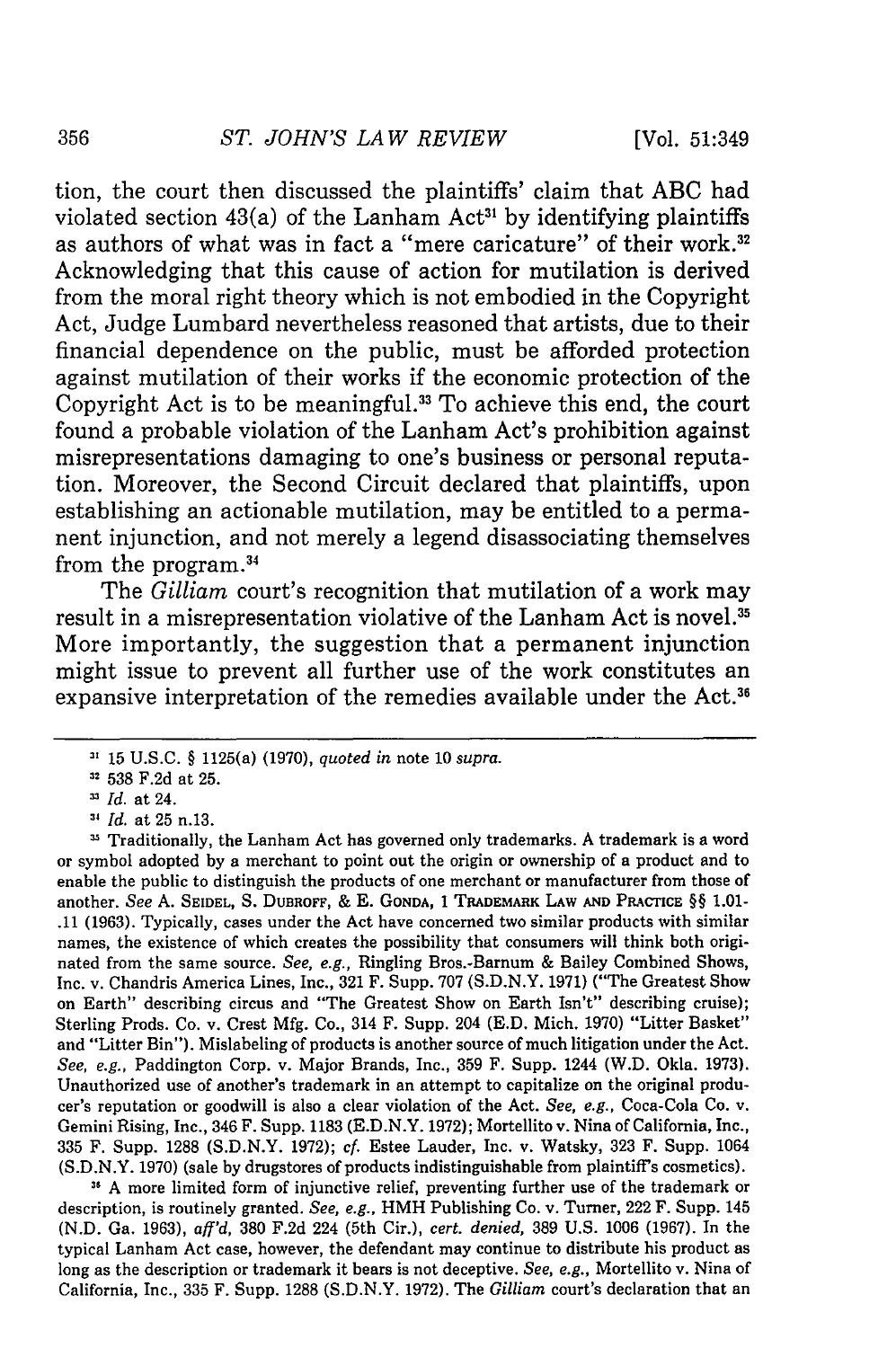By interpreting the Act in so liberal a manner, the *Gilliam* court evidenced an increased sensitivity to an artist's right to prevent mutilation or distortion of his work,<sup>37</sup> a right long recognized under the European moral right theory.

Unlike American copyright law, the doctrine of moral right is directed not towards protecting the artist's economic interests,<sup>38</sup> but towards guaranteeing, among other things, the integrity of the work and the artist's right to be known as its creator.<sup>39</sup> The Berne Convention for the Protection of Literary and Artistic Works,<sup>40</sup> an international copyright agreement incorporating these rights, provides in part:

Independently of the author's economic rights, . . the author shall have the right to claim authorship of the work and to object

<sup>35</sup> One commentator, criticizing the limitations of the American approach, noted: When an artist creates, be he an author, a painter, a sculptor, an architect or a musician, he does more than bring into the world a unique object having exploitive possibilities; he projects into the world part of his personality and subjects it to the ravages of public use. There are possibilities of injury to the creator other than merely economic ones; these the copyright statute does not protect. Nor is the interest of society in the integrity of its cultural heritage protected by the copyright statute.

Roeder, *supra* note 4, at 557 (footnote omitted).

**31** In the words of a recent commentator:

By virtue of the paternity right, an author may rightfully insist on being publicly known as creator of his published work; as a corollary, he may also prevent the use of another person's name as the author of his work. In addition he may prohibit the use of his name on a work which is not his own, or on a work of his own which has been distorted, altered, or otherwise changed without his consent.

The right to the integrity of the work permits the author to prohibit or to maintain control over any alterations, additions, deletions or changes in content, style, format, etc. of his work.

Comment, *Copyright: Moral Right-A Proposal,* 43 **FORDHAM** L. REv. 793, 799 (1975) (footnotes omitted). *See generally* Roeder, *supra* note 4, at 561-73. The individual rights encompassed by the moral right theory in its most expansive form are outlined in note 4 *supra.*

**11** The Berne Convention protects the unpublished works of citizens of foreign nations as well as all works first published in a member nation. Established to replace the numerous treaties then in existence, the Convention has simplified and standardized copyright laws in member countries, which, in signing, declared themselves to be "animated by the desire to protect, in as effective and uniform a manner as possible, the rights of authors in their literary and artistic works . **. .** ." Berne Convention, *supra* note 4, Preamble.

357

injunction against dissemination of the entire work may be the only way to adequately protect Monty Python's reputation indicates an expansion of the injunctive remedies available under the Act. *See* text accompanying notes 52-59 *infra.*

**<sup>37</sup>** The court underscored the problems confronting an artist whose creation has been substantially altered and then publicly displayed. As the Second Circuit noted: 'To deform his work is to present him to the public as the creator of a work not his own, and thus makes him subject to criticism for work he has not done."' 538 F.2d at 24, *quoting* Roeder, *supra* note 4, at 569.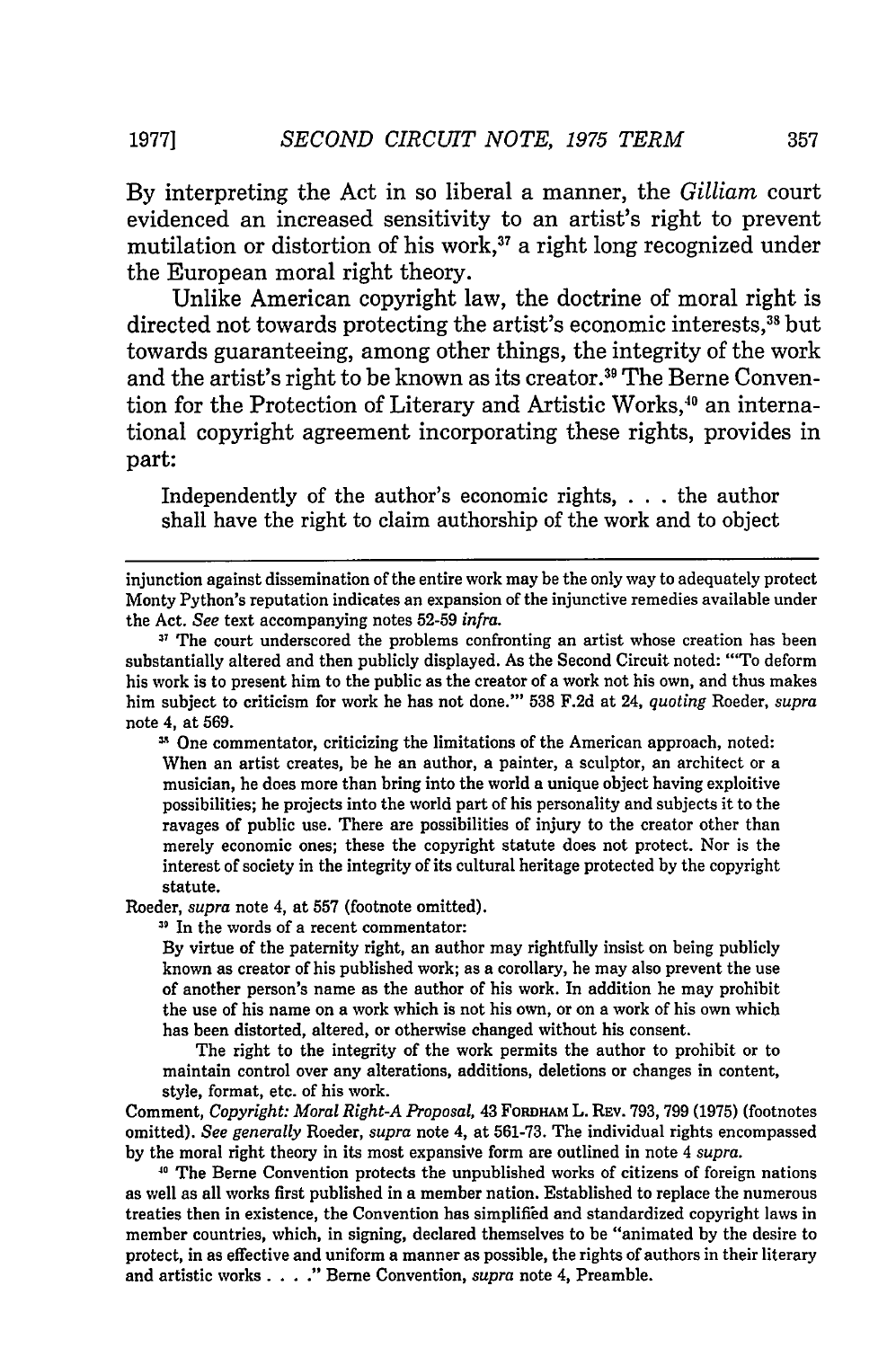to any distortion, mutilation or other modification of, or other derogatory action in relation to, the said work, which would be prejudicial to his honor or reputation.4'

These so-called moral rights are personal, not property rights,<sup>42</sup> and provide a basis for relief regardless of economic damage or possession of a copyright. American courts have long refused to adopt the moral right theory in its entirety as part of our law.<sup>43</sup> preferring to

**<sup>13</sup>***See, e.g.,* Vargas v. Esquire, Inc., 164 F.2d 522 (7th Cir. 1947) (denial of injunction to prevent publication of sketches without artist's name); Geisel v. Poynter Prods., Inc., 295 F. Supp. 331 (S.D.N.Y. 1968) (owner of cartoons may manufacture dolls of cartoon characters without artist's consent); Crimi v. Rutgers Presbyterian Church, 194 Misc. 570, 89 N.Y.S.2d 813 (Sup. Ct. N.Y. County 1949) (denial of artist's right to damages for destruction of his work). In Shostakovich v. Twentieth Century-Fox Film Corp., 196 Misc. 67, 80 N.Y.S.2d 575 (Sup. Ct. N.Y. County 1948), *aff'd mem.,* 275 App. Div. 692, 87 N.Y.S.2d 430 (lst Dep't 1949), plaintiffs, internationally known Soviet composers, sought to enjoin the distribution of an anti-Soviet film entitled "The Iron Curtain," which used plaintiffs' works as background music. 196 Misc. at 68, 80 N.Y.S.2d at 576-77. Although the court indicated that the moral right theory might have some application in the United States, it denied relief since there had been no distortion of the composition and the composers' works did not enjoy copyright protection. *Id.* at 70-71, 80 N.Y.S.2d at 578-79. Absent a copyright, it is settled in the United States that published works are in the public domain and may be copied by anyone. *See generally* Axelbank v. Rony, 277 F.2d 314 (9th Cir. 1960); McGraw-Hill, Inc. v. Worth Publishers, Inc., 335 F. Supp. 415 (S.D.N.Y. 1971). Interestingly, when the same dispute was subsequently litigated in France, the French court found definite moral damage and ordered the film seized. Comment, *Toward Artistic Integrity: Implementing Moral Right Through Extension of Existing American Legal Doctrines,* 60 GEO. L.J. 1539, 1544-45 (1972).

Many commentators have speculated as to the reasons underlying American adherence to the economic rather than the moral right approach to artistic protection. Clearly, the fact that American copyight statutes were, to a large extent, derived from the preexisting, economically oriented English scheme partially explains the current status of American law. *See* Comment, *Toward Artistic Integrity: Implementing Moral Right Through Extension of Existing American Legal Doctrines,* 60 **GEO.** L.J. 1539, 1542 (1972). *See generally* Comment, *Copyright: Moral Right-A Proposal,* 43 FORDHAM L. REv. 793, 803-08 (1975). The United Kingdom, however, has modified its position and is currently a member of the Berne Union. A. **KENT** & H. **LANCOUR,** COPYRIGHT: **CURRENT** VIEWPOINTS **ON** HISTORY, LAWS, **LEGISLATION 9,** app. 1 (1972). It has been suggested that the true reason is that the American preoccupation with exploitation of the country's vast natural wealth has drawn attention away from the protection of the arts and has resulted in underdevelopment of American legal doctrine in this area. Roeder, *supra* note 4, at 557. In contrast, one court has ascribed the American judiciary's reluctance to adopt the European view to the connotations of the term "moral right" and the breadth of the concept:

(a) "Moral right" seems to indicate to some persons something **. . .** meta-legal.

**(b)** The "moral right" doctrine, as applied in some countries, includes very extensive rights which courts in some American jurisdictions are not yet prepared to acknowledge; as a result, the phrase "moral right" seems to have frightened some of those courts to such an extent that they have unduly narrowed artists' rights.

(c) Finally, it is not always an unmitigated boon to devise and employ such a common name.

Granz v. Harris, 198 F.2d 585, 590 (2d Cir. 1952) (footnotes omitted).

*Id.* art. 6(1) *(bis).*

**<sup>12</sup>**NIMMER, *supra* note 3, **§** 110.1. *See generally* note 4 *supra.*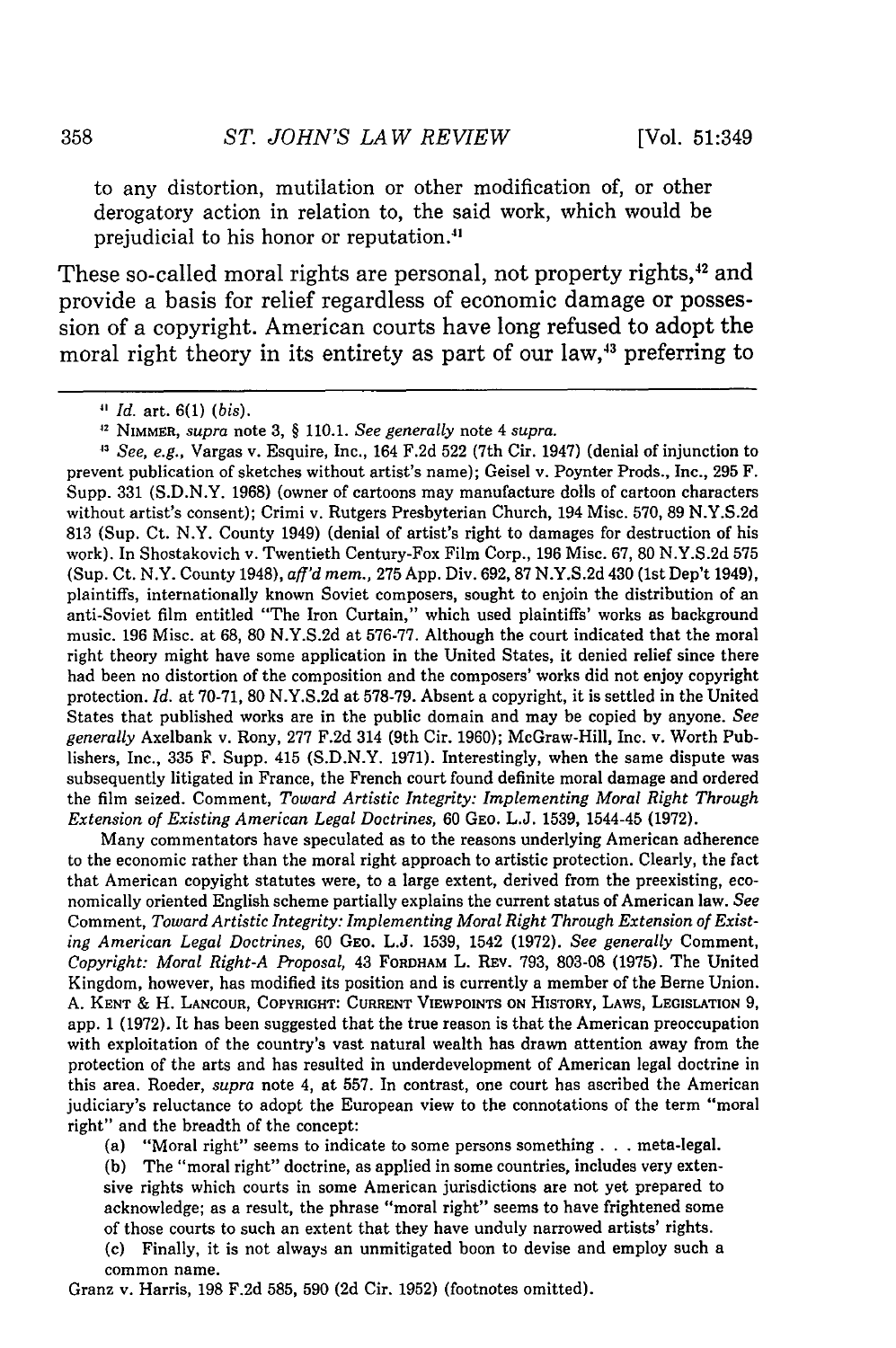protect, under the guise of various other legal doctrines<sup>44</sup> only a few of the rights encompassed by the European theory. Following this approach, the *Gilliam* court brought the right to prevent deformation within the ambit of the Lanham Act,<sup>45</sup> thus finding it unnecessary to utilize the moral right theory.

Prior to *Gilliam,* few courts had even intimated that distortion or mutilation of an artist's work might be actionable under the Lanham Act.48 In *Jaeger v. American International Pictures, Inc.,47* the director of a German film sued the American distributors, alleging that the English language version of the film was garbled and distorted. The court commented:

Whether or not there is any square counterpart in American law of the "moral right" of artists assertedly recognized on the European continent, there is enough in plaintiff's allegations to suggest that he may yet be able to prove a charge of unfair competition or otherwise tortious misbehavior in the distribution to the public of a film that bears his name but at the same time severely garbles, distorts or mutilates his work. It is at least arguable that there is a claim under the Lanham Act. **.** . in the charge that defendant

*18 See* Autry v. Republic Prods. Inc., 213 F.2d 667 (9th Cir.), *cert. denied,* 348 U.S. 858 (1954); Jaeger v. American Int'l Pictures, Inc., 330 F. Supp. 274 (S.D.N.Y. 1971). In *Autry,* the court found that plaintiff's licensing agreement with defendants permitted cutting and editing for television, and thus the Lanham Act was inapplicable. 213 F.2d at 669. The court implied, however, that in other cases severe editing might give rise to such a claim:

[W]e can conceive that some such cutting and editing could result in emasculating the motion pictures so that they would no longer contain substantially the same motion and dynamic and dramatic qualities which it was the purpose of the artist's employment to produce.

*Id.*

Although not specifically addressing a Lanham Act claim, other courts have implied that an artist may have some protection against dissemination of a garbled version of his work. *See, e.g.,* Granz v. Harris, 198 F.2d 585, 588-89 (2d Cir. 1952); Preminger v. Columbia Pictures Corp., 49 Misc. 2d 363, 267 N.Y.S. 2d 594 (Sup. Ct. N.Y. County), *aff'd mem.,* 25 App. Div. 2d 830, 269 N.Y.S.2d 913 (1st Dep't), *afl'd mem.,* 18 N.Y.2d 659, 219 N.E.2d 431, 273 N.Y.S.2d 80 (1966). In *Preminger,* the plaintiff sought an injunction against the exhibition of the motion picture "Anatomy of a Murder" in edited form. The court ruled that minor cuts were permissible in the discretion of local stationmasters, but that extensive editing, such as cutting 61 minutes of film from the movie, may constitute actionable mutilation. 49 Misc. 2d at 371-72, 267 N.Y.S.2d at 603.

**,1** 330 F. Supp. 274 (S.D.N.Y. 1971).

**1977]**

*<sup>&</sup>quot; See* notes **5-8** and accompanying text *supra.*

**<sup>538</sup>** F.2d at 24-25. Judge Gurfein, while not dissenting from the majority's view that a cause of action under the Lanham Act existed in favor of Monty Python, emphasized that the Act "does not deal with artistic integrity." *Id.* at 27 (Gurfein, J., concurring). He noted that "[s]o far as the Lanham Act is concerned, it is not a substitute for *droit moral* which authors in Europe enjoy." *Id.*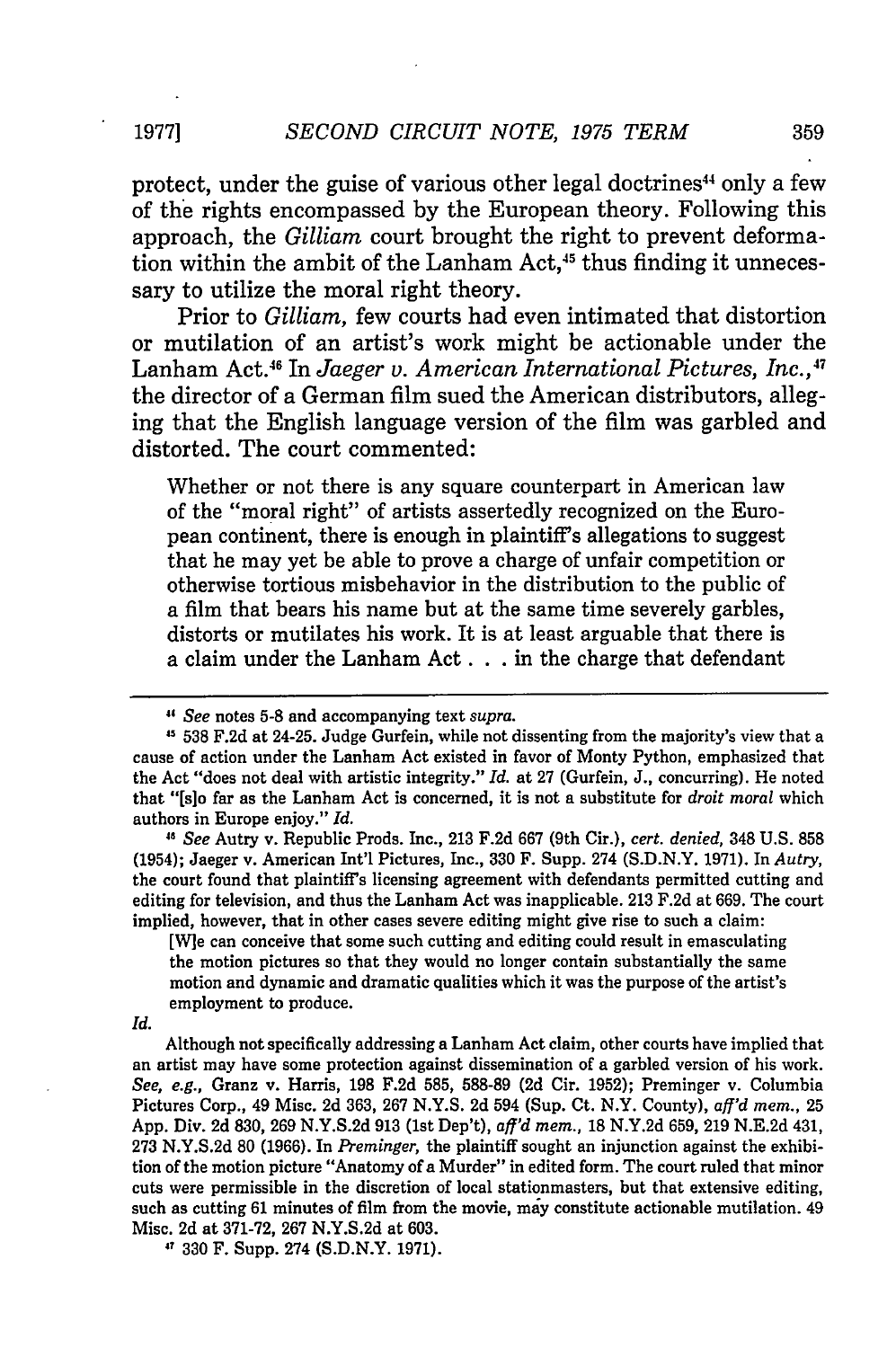represents to the public that what the plaintiff had nothing to do with is the plaintiff's product . . . .<sup>48</sup>

Thus, the *Jaeger* court suggested that proof of mutilation resulting in misrepresentation may give rise to a valid claim under the Act.

The Second Circuit's decision in *Gilliam,* at first glance, might be read to support the view that proof of mutilation alone is sufficient to state a claim under the Act. Viewed thusly, *Gilliam* would closely approximate a moral right approach. 9 The terms of the Act itself, however, require an element of misdescription.<sup>50</sup> Thus, it might be argued, as Judge Gurfein did in his concurring opinion, that a legend clearly disassociating the group from the program would suffice to prevent future violations, thereby affording plaintiffs adequate relief.<sup>51</sup> Although this view is consistent with other decisions discussing the remedies available under the Act,<sup>52</sup> it should be noted that the circumstances in the earlier decisions differ significantly from those in *Gilliam.* For example, in *Potato Chip Institute v. General Mills, Inc.*,<sup>53</sup> it was the description, not the product itself, that was in issue. General Mills manufactured an artificial snack food advertised as a potato chip. An explanatory phrase distinguishing this product from natural potato chips was held to be sufficient to avoid confusion.<sup>54</sup> Certainly, in a situation

*Id.* at 278 (citations omitted).

<sup>&</sup>lt;sup>49</sup> Under the moral rights theory, the artist, upon proof of mutilation, may obtain injunctive relief and money damages. *See* Roeder, *supra* note 4, at 574. If *Gilliam* is interpreted as providing similar relief solely upon proof of mutilation, the effect of the decision may be to afford the American artist rights under the Lanham Act similar to those afforded the European artist by the moral right theory.

<sup>&</sup>lt;sup>30</sup> See 15 U.S.C. § 1125(a) (1970), *quoted in* note 10 *supra*. As the court in Smith v.<br>Chanel, Inc., 402 F.2d 562 (9th Cir. 1968), observed: "'In any proceeding under the Lanham Act the gist of the proceeding is a false description or representation,' **. . .** or a use of the mark which 'is likely to cause confusion or mistake or to deceive purchasers .... '" *Id.* at 565, *quoting* Societe Comptoir de L'Industrie Cotonniere Etablissements Boussac v. Alexander's Dep't Stores, Inc., 299 F.2d 33, 36 (2d Cir. 1962) (citations omitted).

**<sup>11</sup>** 538 F.2d at 26-27 (Gurfein, J., concurring). Judge Gurfein stated: "The misdescription of origin can be dealt with, as Judge Lasker did below, by devising an appropriate legend to indicate that the plaintiffs had not approved the editing of the ABC version. With such a legend, there is no conceivable violation of the Lanham Act." *Id.* at 27 (footnote omitted). In the district court, Judge Lasker had ordered that a statement disassociating Monty Python from the program because of the editing be broadcast during the special. The Second Circuit granted a stay of that order and permitted ABC to air the program with a statement that it had been edited by the network. *Id.* at **18.**

**<sup>52</sup>***See* note 36 *supra.*

<sup>461</sup> F.2d **1088** (8th Cir. 1972) (per curiam).

*Id.* at 1089-90. The lower court had enjoined General Mills from advertising Chipos as potato chips without a prominent notation that the product was made from dried or dehydrated potatoes. "Fashioned from dried potato granules" was considered a sufficient explana-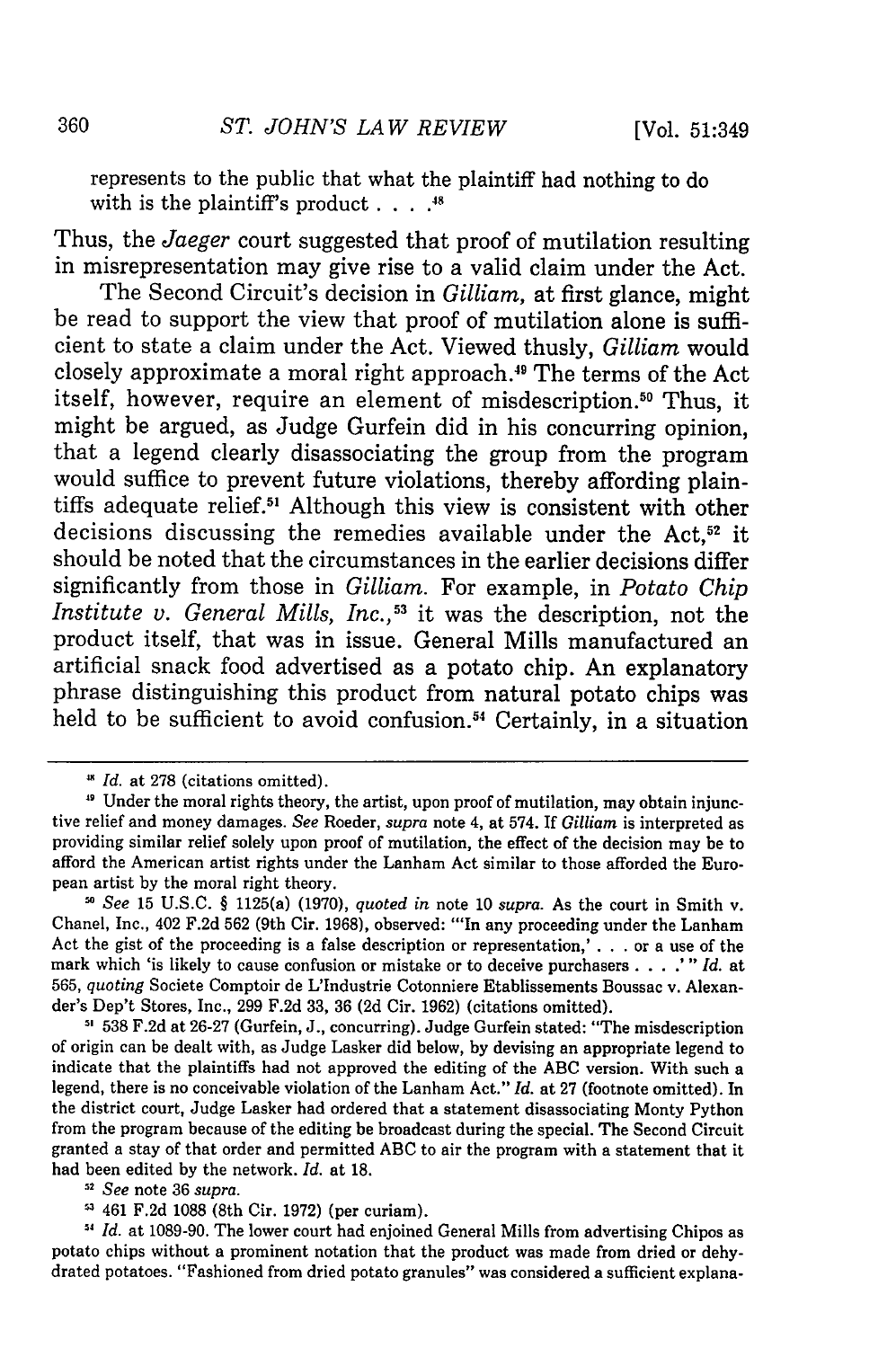where the plaintiffs seek mere accuracy of description, an order requiring a clear label or explanation is sufficient.<sup>55</sup> Similarly, in *Rich v. RCA Corp.*,<sup>56</sup> the defendant record company was enjoined from marketing a record consisting of songs recorded by plaintiff more than 10 years previously, in a record jacket with a current photograph of him.<sup>57</sup> Finding a likelihood of confusion or deception,<sup>58</sup> the court enjoined further sales, but implied that distribution of the record in the same jacket with a clear legend stating the date of the recording would not result in a violation of the Act.59

It is submitted that the *Gilliam* majority's suggestion that a permanent injunction might issue is justifiable on the facts presented in view of the special problems inherent in the television medium. Noting that viewers might tune in on the broadcast at any time, the court questioned whether "a few words could erase the indelible impression that is made by a television broadcast,"<sup>60</sup> and concluded that a serious probability of a misrepresentation remains, even when a disclaimer is aired simultaneously with the broadcast.<sup>61</sup> The same considerations clearly seem to apply when the violative

**"6** 390 F. Supp. 530 (S.D.N.Y. 1975).

**<sup>57</sup>***Id.* at 531. A recent photograph of Rich appeared on the front and back covers of the album. Four of the ten songs listed were marked with an asterisk, indicating that these were<br>"previously released selections." It was not indicated when the songs were actually recorded and the only date appearing on the jacket and the album itself was 1974. *Id.*

<sup>58</sup> *Id.* Actual proof that persons have been misled is not required in order to obtain injunctive relief. *See* Hesmer Foods, Inc. v. Campbell Soup Co., 346 F.2d 356, 359 (7th Cir.), *cert. denied,* 382 U.S. 839 (1965); Ames Publishing Co. v. Walker-Davis Publications, Inc., 372 F. Supp. 1, 12 (E.D. Pa. 1974); Mortellito v. Nina of California, Inc., 335 F. Supp. 1288, 1295 (S.D.N.Y. 1972). Such proof, however, will undoubtedly strengthen the plaintiff's case. In Coca-Cola Co. v. Gemini Rising, Inc., 346 F. Supp. 1183 (E.D.N.Y. 1972), for example, the court noted that the plaintiff had received complaints from numerous customers who had assumed that Coca-Cola had sponsored a poster proclaiming, "Enjoy Cocaine," in Coca-Cola script. *Id.* at 1188-89.

**11** 390 F. Supp. at 531.

**1 538** F.2d at 25 n.13.

**61** Judge Gurfein indicated that the district court should fashion an order which would adequately deal with the continuing possibility of confusion. But, aside from stating that the legend could be broadcast at various intervals and not just at the beginning of the show, he did not suggest how the confusion could be overcome. *See id.* at 27 & n.1 (Gurfein, J., concurring).

tion to avoid customer confusion. Potato Chip Inst. v. General Mills, Inc., 333 F. Supp. 173, **181** (D. Neb. 1971), aff'd *per curiam,* 461 F.2d 1088 (8th Cir. 1972).

<sup>&</sup>lt;sup>55</sup> Even where the confusion arises from the similarity of two products, an order requiring a clear label has been held to be the only relief appropriate under the Act. *See* Mortellito v. Nina of California, Inc., 335 F. Supp. 1288, 1296 (S.D.N.Y. 1972), wherein the court, despite a finding that defendant's needlework designs were markedly similar to plaintiff's, granted an injunction which proscribed only the use by the defendant of the word "Nina" on any of its products.